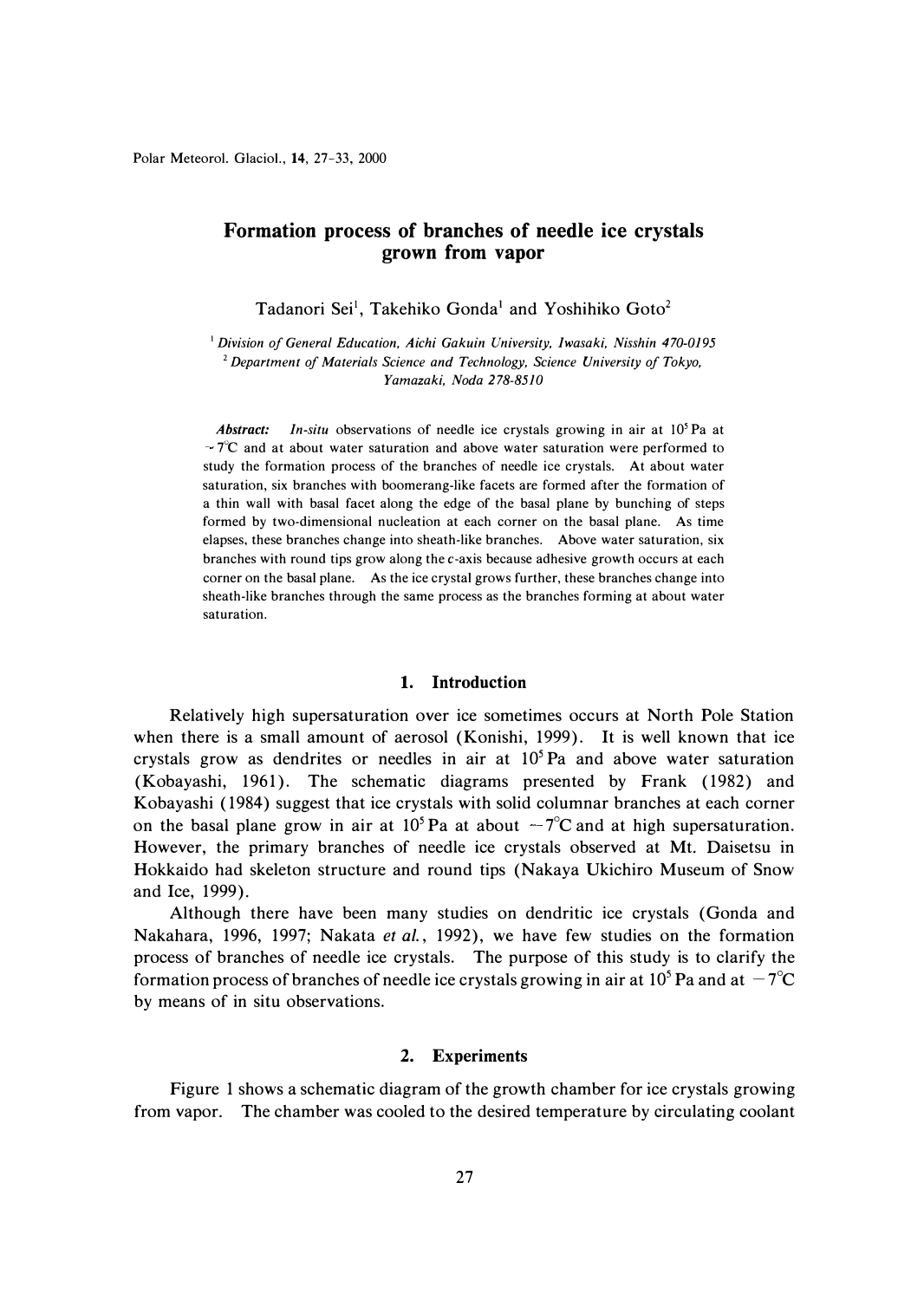

*Fig. 1. Schematic diagram of a growth chamber.*  A: glass substrate, B: ice plate,  $C_{1}$ ,  $C_{2}$ : thermomodules, D: insulator, E: objective lens (  $\times$  10).

cooled in advance in a refrigerator. The temperatures of the upper and lower copper plates of the chamber were regulated independently by adjusting electric currents to the thermoelectric modules. Ice crystals were nucleated by injecting sufficiently diluted silver iodide smoke into the chamber. The temperature of the ice plate attached to the upper plate was kept slightly higher than that of the glass substrate in order to supply water vapor to the growing ice crystal. The ice crystal was grown in air at 10<sup>5</sup>Pa at  $-7^{\circ}$ C and at various supersaturations. A reflection type differential interference microscope with a  $\times$  10 objective lens and a 35 mm film camera were used to observe the growth of ice crystals. Here, the temperature of the glass substrate and the temperature difference between the glass substrate and the ice plate were measured by using Cu-Co thermocouples. The supersaturation of each experiment was estimated from the measured temperatures.

### **3. Experimental results**

Figure 2 shows an ice crystal growing in air at  $10^5$  Pa at  $-7^{\circ}$ C and at about 6% supersaturation. The ice crystal had macroscopically flat surfaces in an early stage of growth (a). As the crystal grew, a giant step (arrow  $\uparrow$ ) was formed along the edges (b) and advanced toward the center of the basal plane ( c). Thin steps were observed



*Fig. 2. Ice crystal growing in air at 10<sup>5</sup> Pa at*  $-7^{\circ}$ *C and at about 6% supersaturation. (a) 0, (b) 3.0, (c) 3.3, (d) 3.8, (e) 4.0 and (f) 5.0 min.*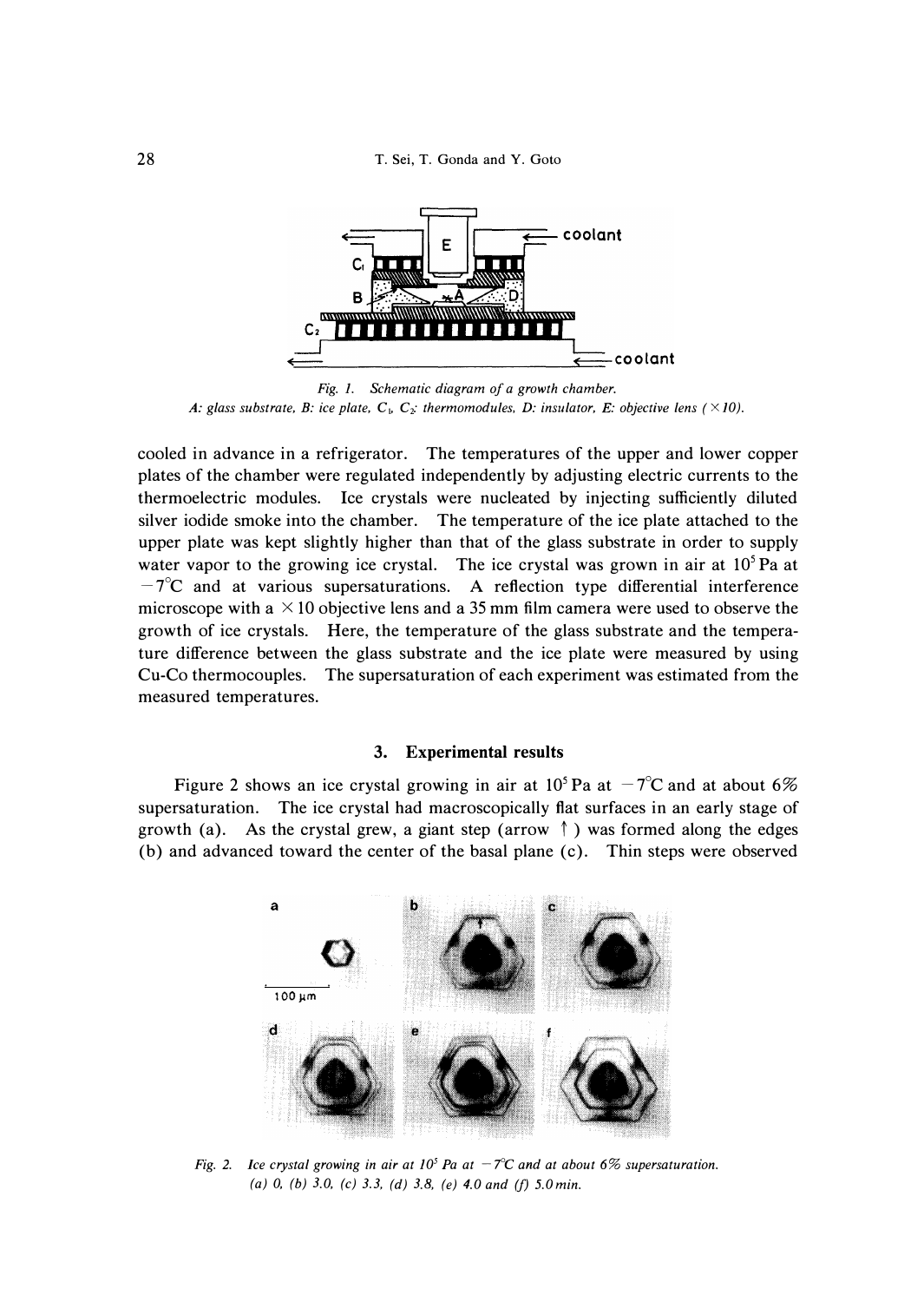**spreading from each corner on the basal plane but they were too thin and fast to take photographs. These steps advanced preferentially along each edge of the basal plane and contacted each other. As the resulting hexagon-like giant step advanced toward**  the center of the basal plane (d, e), step velocity gradually decreased. Thus the **preceding step was caught by the following step (f). As a result, a hexagon-like terrace was formed by bunching of the giant steps.** 



*Fig. 3. Further growth of the same ice crystal as shown in Fig. 2. (a) 0, (b) 0.5, (c) 1.0, (d) 2.0, (e) 7.0 and (f) 12 min.* 

**Figure 3 shows the further growth of the same ice crystal as shown in Fig. 2. Bunching of steps occurred near the edge of the basal plane and a thin wall with basal facet was formed along the edge of the basal plane (a). Then the six branches with boomerang-like facets grew along the c-axis at each corner on the thin wall (b-d). Figure 4 shows a crystal that was observed near the crystal shown in Fig. 3c. As time elapsed, the branches shown in Fig. 3d changed into sheath like branches (3e). Then, the tips of the sheath-like branches tended to be capped by a basal plane (3f) as seen in**  ZnO hollow crystals (Iwanaga and Shibata, 1981).

Figure 5 shows a side view of an ice crystal growing in air at  $10^5$  Pa at  $-7^{\circ}$ C and **at about 10% supersaturation. A prismatic plane of the ice crystal is parallel to the glass substrate. The branches with round tips grew along the c-axis at each corner on the basal plane (a). As these branches grew further, prismatic facets were formed at the sides of the branches (b) and then the round tips changed into boomerang-like facets (c, d). As time elapsed, the branches changed into sheath-like branches (e). Thereafter, the supersaturation was increased up to about 13%. Then secondary branches**  with round tips grew along the c-axis at each corner on the primary branches (f).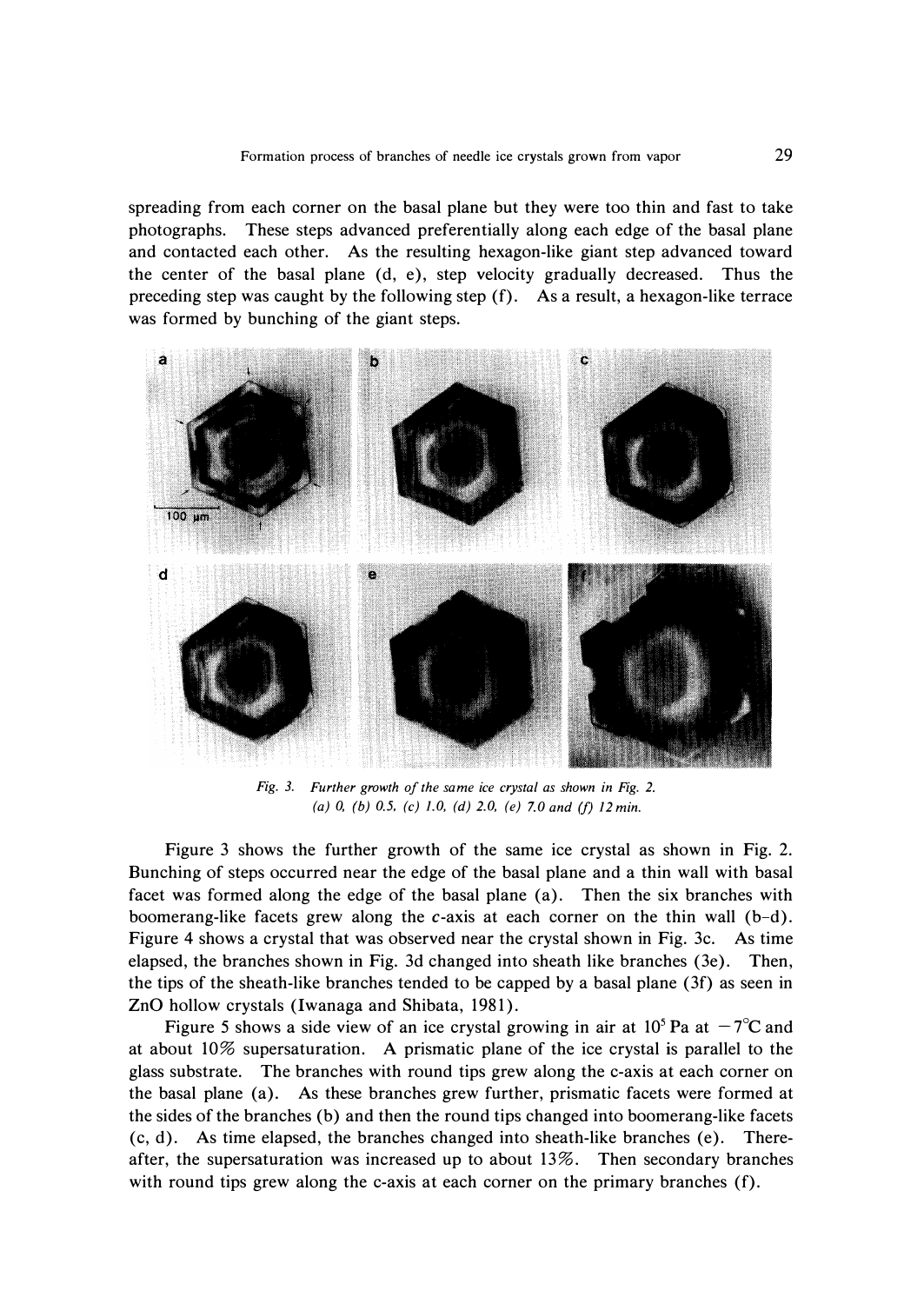

*Fig. 4. Ice crystal observed near the ice crystal shown in Fig. 3c.* 



*Fig.* 5. Ice crystal growing in air at 10<sup>5</sup> Pa and at  $-7$ <sup> $\degree$ </sup>C and at about 10% (a-e) and about 13% (f) *supersaturation. (a) 0, (b) 0.3, (c) 0.5, (d) 1.0, (e) 3.0 and (f) 4.0min.* 

Figure 6 shows the further growth of the secondary branch with round tip, indicated by an arrow in Fig. 5f. After preferential growth along the  $c$ -axis, the round tip changed into a faceted tip. Then the secondary branch changed into the sheath-like one through the same process as the primary branch. The sheath-like branches are open at the nearest side to the center of the basal plane (Fig. 7e).

# **4. Discussion**

**In** the present experiments, actual surface supersaturation of an ice crystal depends on the size and shape of the crystal. Usually, the increase of crystal size and the growth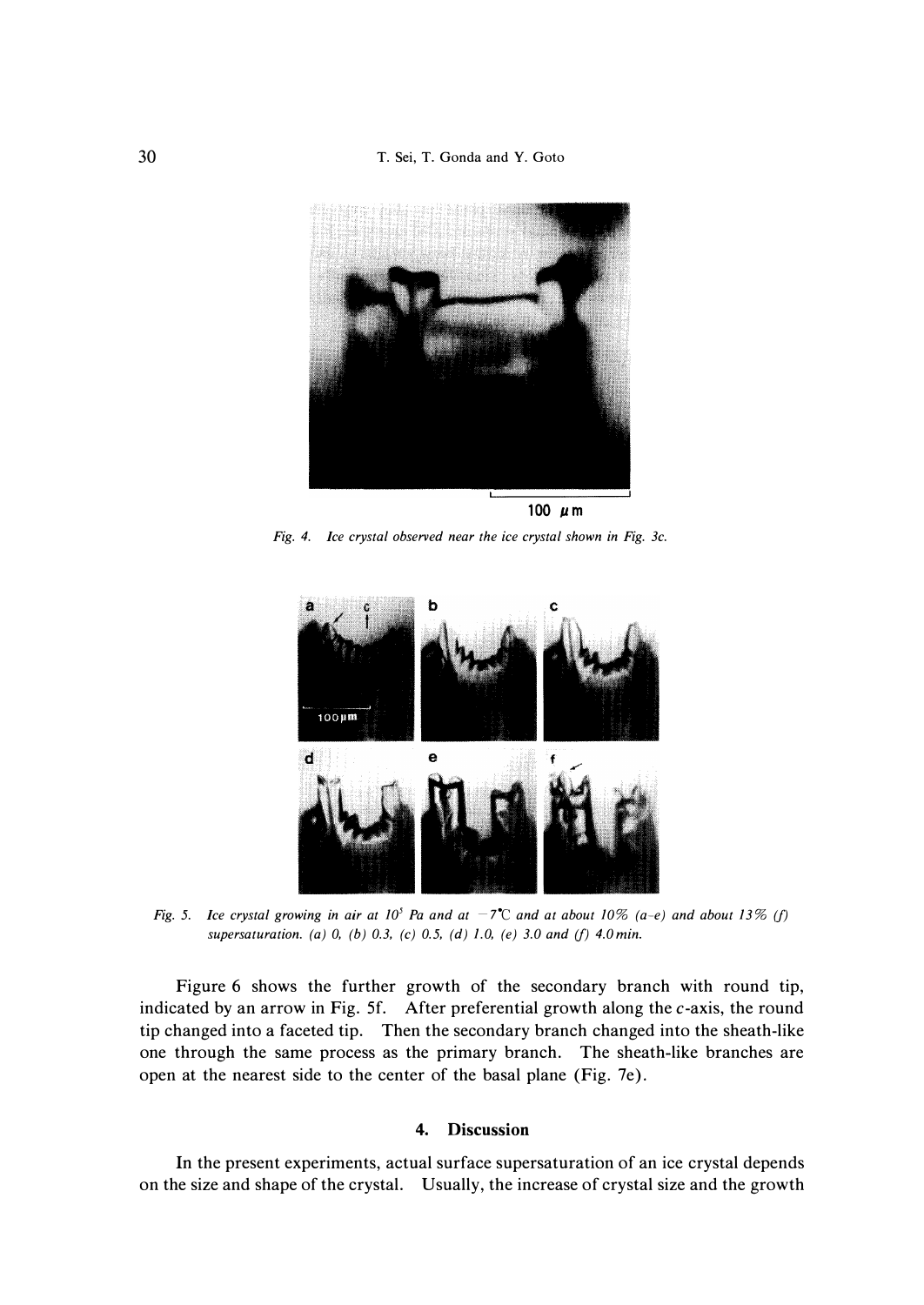*Formation process of branches of needle ice crystals grown from vapor* 



*Fig. 6. Further growth of the secondary branch indicated by an arrow in Fig. 5f. (A) 0, (B) 0.5, (C) 1.0, (D) 1.5, (E) 2.0, (F) 2.5, (G) 3.0 and (H) 3.5 min.* 

**of neighboring faces reduce the surface supersaturation.** 

**It is very difficult that screw dislocations which are parallel to the c-axis outcrop at all corners of the basal plane. Accordingly, the formation mechanism of steps observed at the corners on the basal plane in Figs. 2-3 is a two-dimensional nucleation mechanism.** 

**The tips of branches in Figs. 5a, b and f have round shapes. This means that the tips are formed by an adhesive growth mechanism because such round surfaces are rough on the molecular scale.** 

**Based on Figs. 2-4, Fig. 7 shows schematically the formation process of the**  branches at  $-7^{\circ}$ C and at about water saturation. The thin steps due to two**dimensional nucleation at each corner on the basal plane advance preferentially along the edge of the basal plane and contact each other. As the resulting hexagon-like steps advance toward the center of the basal plane, step velocity gradually decreases and then** 



*Fig. 7. Growth process of branches of a needle ice crystal growing in air at*  $10^5$  *Pa at*  $-7^{\circ}$ *C and at about water saturation.*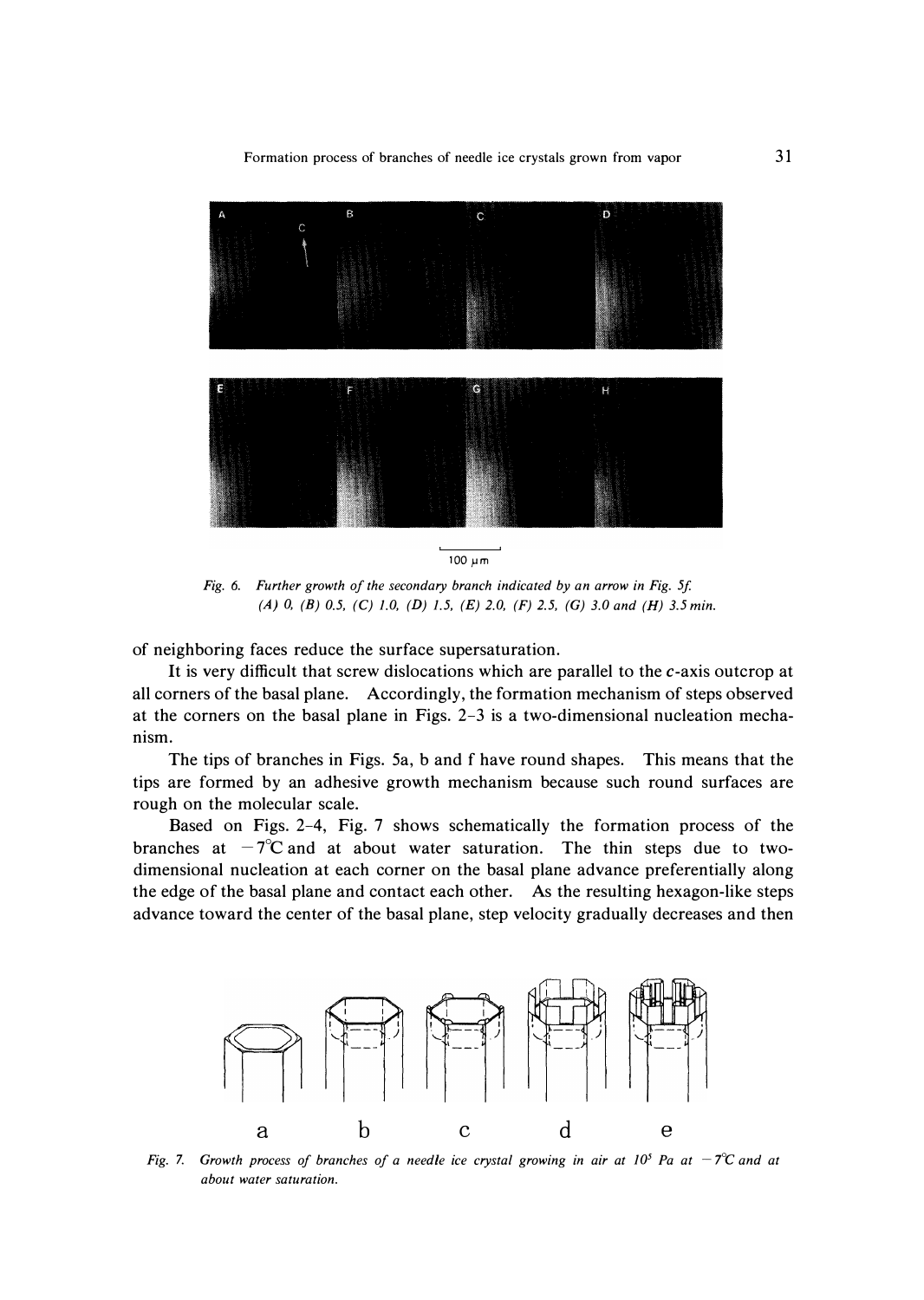

*Fig. 8.* Growth process of a branch of a needle ice crystal growing in air at  $10^5$  Pa at  $-7^{\circ}$ C and above *water saturation.* 

the steps bunch up each other (a). Then the bunching of steps occurs near the edge of the basal plane and a thin wall with basal facet is formed along the edge of the basal plane (b). Next, the thin steps spreading from neighboring corners on the thin wall begin to bunch before they contact each other. Then six branches with boomerang-like facets grow along the c-axis at each corner on the thin wall (c). As these branches approach each other, their growth rates decrease (d). Then the branches change into the sheath-like ones (e).

Based on Figs. 5 and 6, Fig. 8 shows schematically the formation process of a branch of the needle ice crystal growing at  $-7^{\circ}$ C and above water saturation. As adhesive growth occurs at the corner on the basal plane, a primary branch with round tip grows along the  $c$ -axis (a). As the branch grows further, prismatic facets are formed at the sides of the branch (b), and then the tip changes into a boomerang-like facet (c). Then the branch changes into a sheath-like branch through the same process as shown in Figs. 7d and e.

### **5. Conclusions**

In order to study the formation process of branches of needle ice crystals grown from vapor, in-situ observations of ice crystals growing in air at  $10^5$  Pa at  $-7^{\circ}$ C and at about water saturation and above water saturation were carried out. The results are as follows.

( 1) At about water saturation, steps formed by two-dimensional nucleation at each corner on the basal plane form a hexagon-like giant step by bunching of steps at the middle of the basal plane. Then bunching of steps occurs near the edge of the basal plane and forms a thin wall with basal facet along the edge of the basal plane. Then branches with boomerang-like facets grow along the c-axis at each corner on the thin wall. As time elapses, these branches change into sheath-like branches.

(2) Above water saturation, as adhesive growth occurs at each corner on the basal plane, branches with round tips grow along the c-axis. The round tips of the branches change into boomerang-like facets with increasing crystal size. As the ice